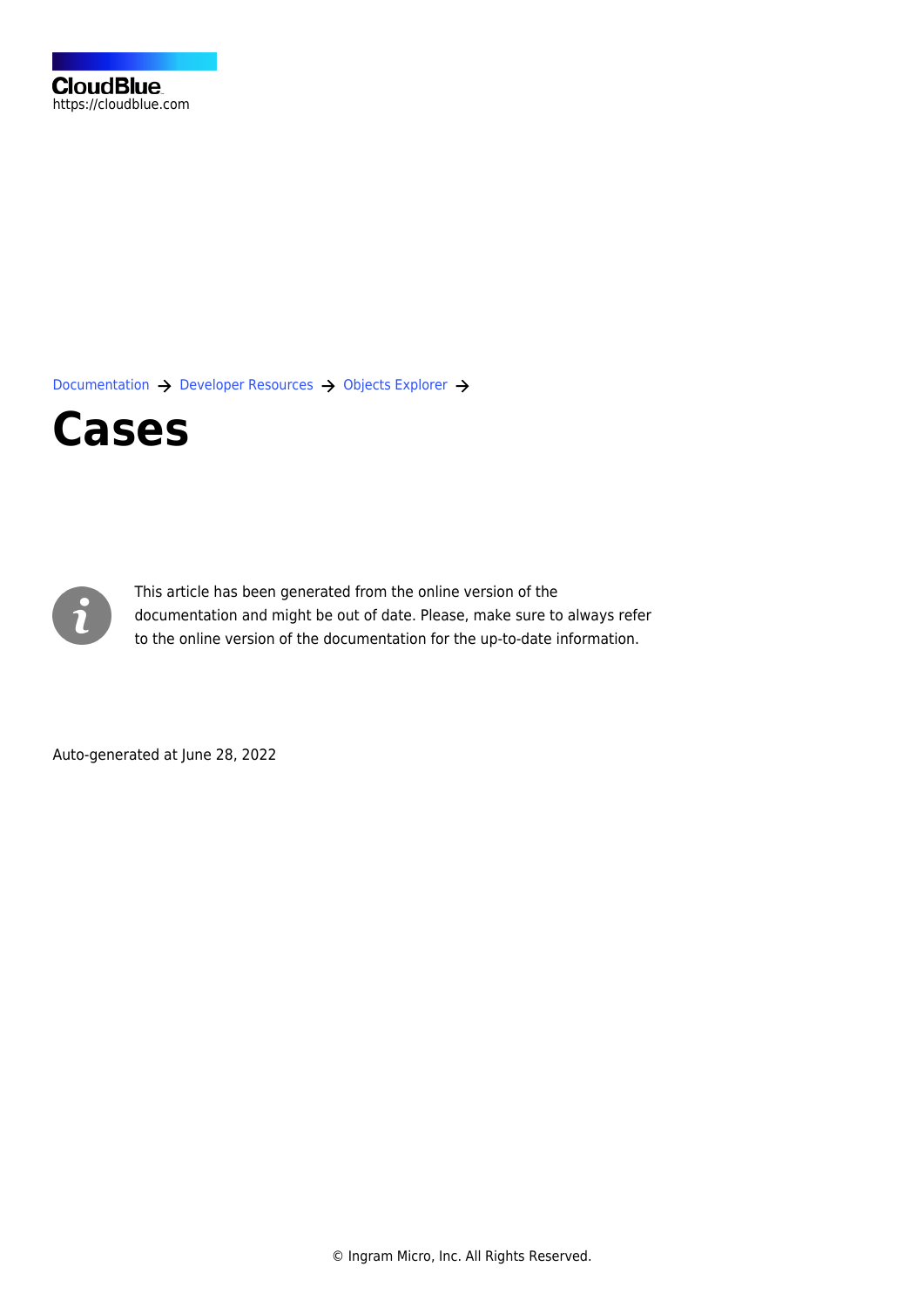## **CloudBlue**

## **Description**

Helpdesk Cases represent support tickets or issues that are submitted in regard to a specific product or any other business/technical problem. Therefore, Cases provide an efficient and systemized communication model that allows Partners to quickly resolve various questions or requests on the CloudBlue Connect platform. Once a new Case is created, the system assigns the Pending status to this Case. If more information or details are required, assigned agents can inquire certain data from Case reporters. Therefore, the system assigns the Inquiring status to this Case. Partners can also transfer the case back to the Pending state if all required information is presented. Partners can also assign the Resolved status to their pending Case if necessary. Thus, this Case will be resolved and the system automatically assigns the Closed status to it (depending on your specified [Autoclose Timeout](https://connect.cloudblue.com/community/modules/account/single-sign-on/azure-active-directory/) setting within the **Account** module). Note that the system also allows closing resolved Cases manually or reopen resolved Cased and transfer them back to the Pending state.

## **Additional Information**

Please refer to the [Helpdesk module](https://connect.cloudblue.com/community/modules/helpdesk/) documenation for more information.

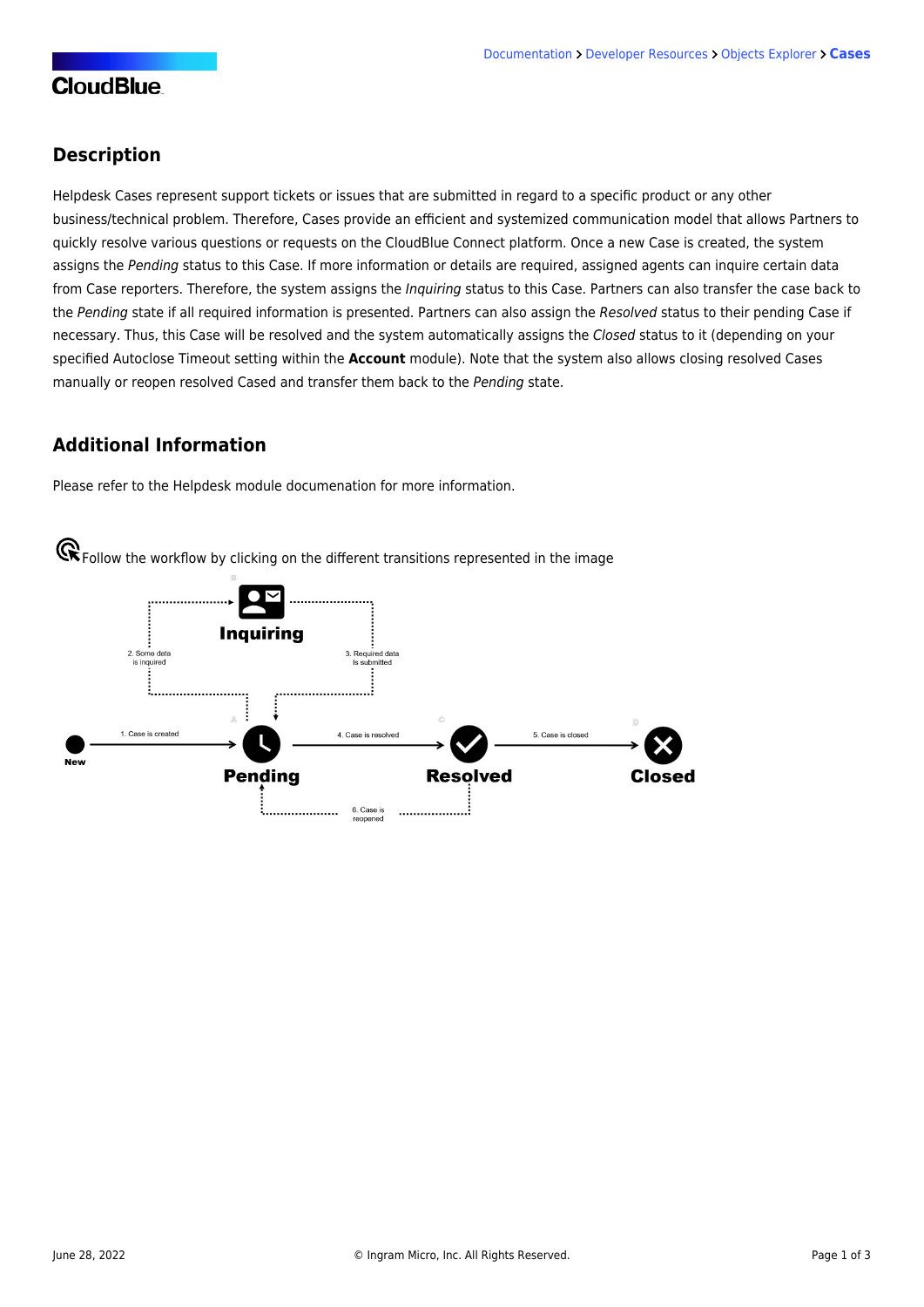**CloudBlue**